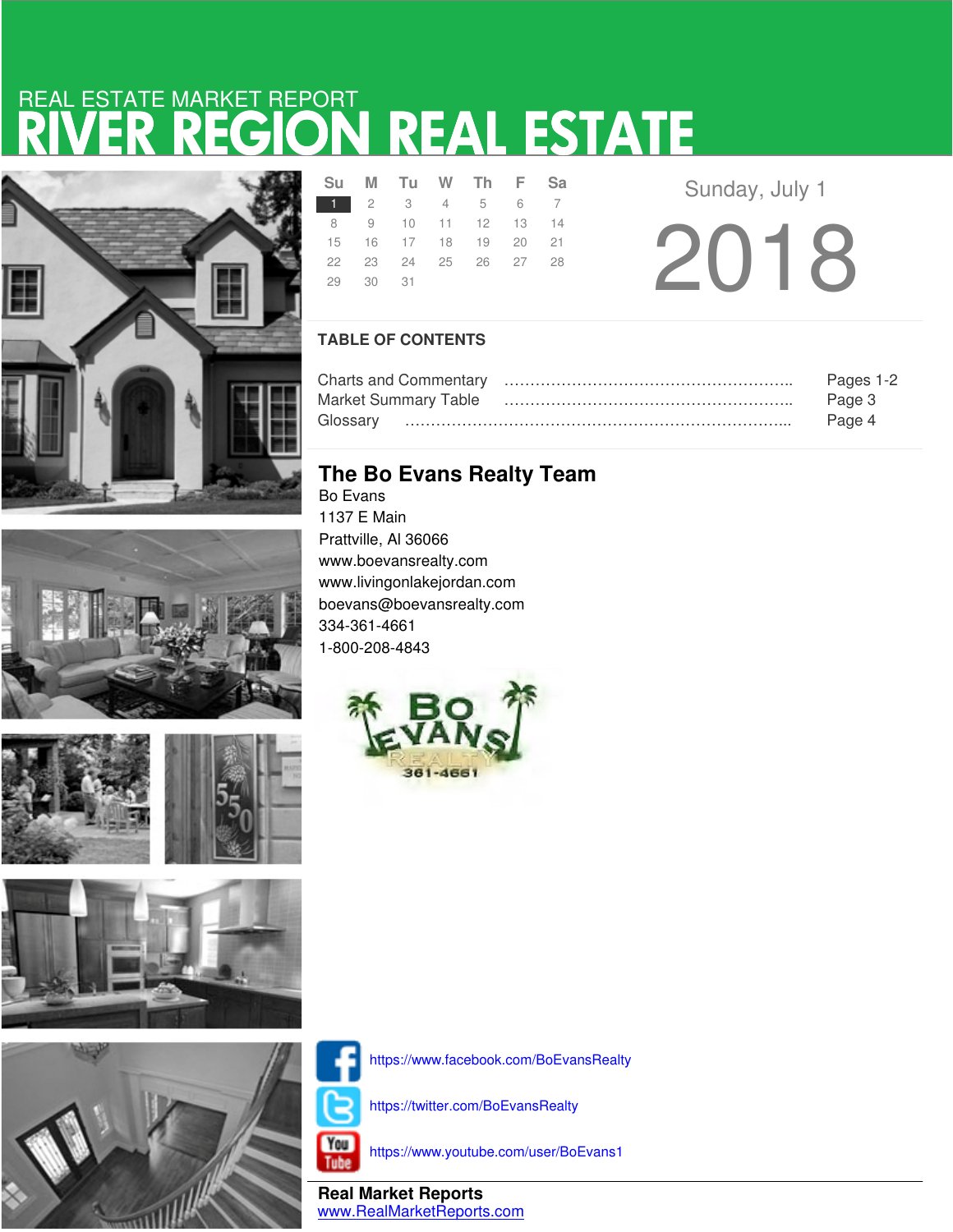# **REAL ESTATE** REAL ESTATE MARKET REPORT

existing supply.

**as somewhat slow."**

Sunday, July 1, 2018

glad you asked!

at the real estate market. Currently there are 63 sales pending in the market overall, leaving 633 listings still for sale. The resulting pending ratio is 9.1% (63 divided by 696). So you might be asking yourself, that's great... but what exactly does it mean? I'm

*Let's take a look*

boevans@boevansrealty.com The Bo Evans Realty Team Bo Evans 334-361-4661

Taking a closer look, we notice that the \$150K - \$200K price range has a relatively large number of contracts pending sale.

We also notice that the \$150K - \$200K price range has a relatively large inventory of properties for sale at 146 listings. The median list price (or asking price) for all properties in this market is \$196,900.



The pending ratio indicates the supply & demand of the market. Specifically, a high ratio means that listings are in demand and quickly going to contract. Alternatively, a low ratio means there are not enough qualified buyers for the

**"Current inventory is described** 



A total of 860 contracts have closed in the last 6 months with a median sold price of \$174,700. Breaking it down, we notice that the \$150K - \$200K price range contains the highest number of sold listings.

Alternatively, a total of 216 listings have failed to sell in that same period of time. Listings may fail to sell for many reasons such as being priced too high, having been inadequately marketed, the property was in poor condition, or perhaps the owner had second thoughts about selling at this particular time. The \$0K - \$50K price range has the highest number of offmarket listings at 52 properties.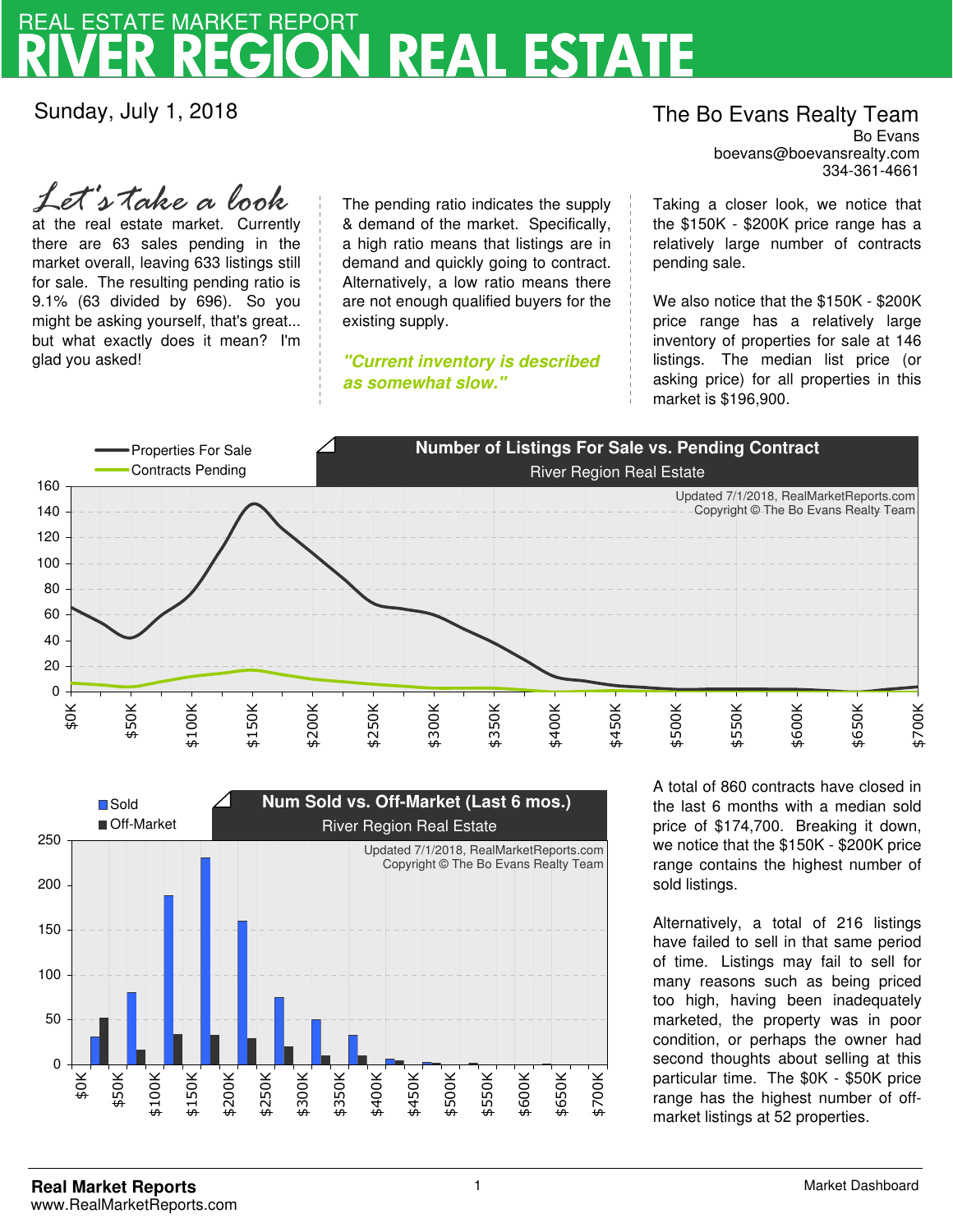# **REAL ESTATE** REAL ESTATE MARKET REPORT

## Sunday, July 1, 2018

### boevans@boevansrealty.com The Bo Evans Realty Team Bo Evans 334-361-4661

Looking at the chart to the right, you might be wondering why average days on market (DOM) is important. This is a useful measurement because it can help us to determine whether we are in a buyer's market (indicated by high DOM), or a seller's market (indicated by low DOM). Active listings (properties for sale) have been on the market for a median time of 60 days.

Analysis of sold properties for the last six months reveals a median sold price of \$174,700 and 65 days on market. Notice that properties in the \$350K - \$400K price range have sold quickest over the last six months.

The recent history of sales can be seen in the two charts below. The median sold price for the last 30 days was \$186,225 with a DOM of 66 days.

Since the recent DOM is greater than the median DOM for the last 6 months, it is a negative indicator for demand. It is always important to realize that real estate markets can fluctuate due to many factors, including shifting interest rates, the economy, or seasonal changes.



### **"The median list-to-sales ratio for this area is 97.9%."**

Ratios are simple ways to express the difference between two values such as list price and sold price. In our case, we typically use the list-to-sale ratio to determine the percentage of the final list price that the buyer ultimately paid. It is a very common method to help buyers decide how much to offer on a property.

Analysis of the absorption rate indicates an inventory of 4.4 months based on the last 6 months of sales. This estimate is often used to determine how long it would take to sell off the current inventory of properties if all conditions remained the same. It is significant to mention that this estimate does not take into consideration any additional properties that will come onto the market in the future.

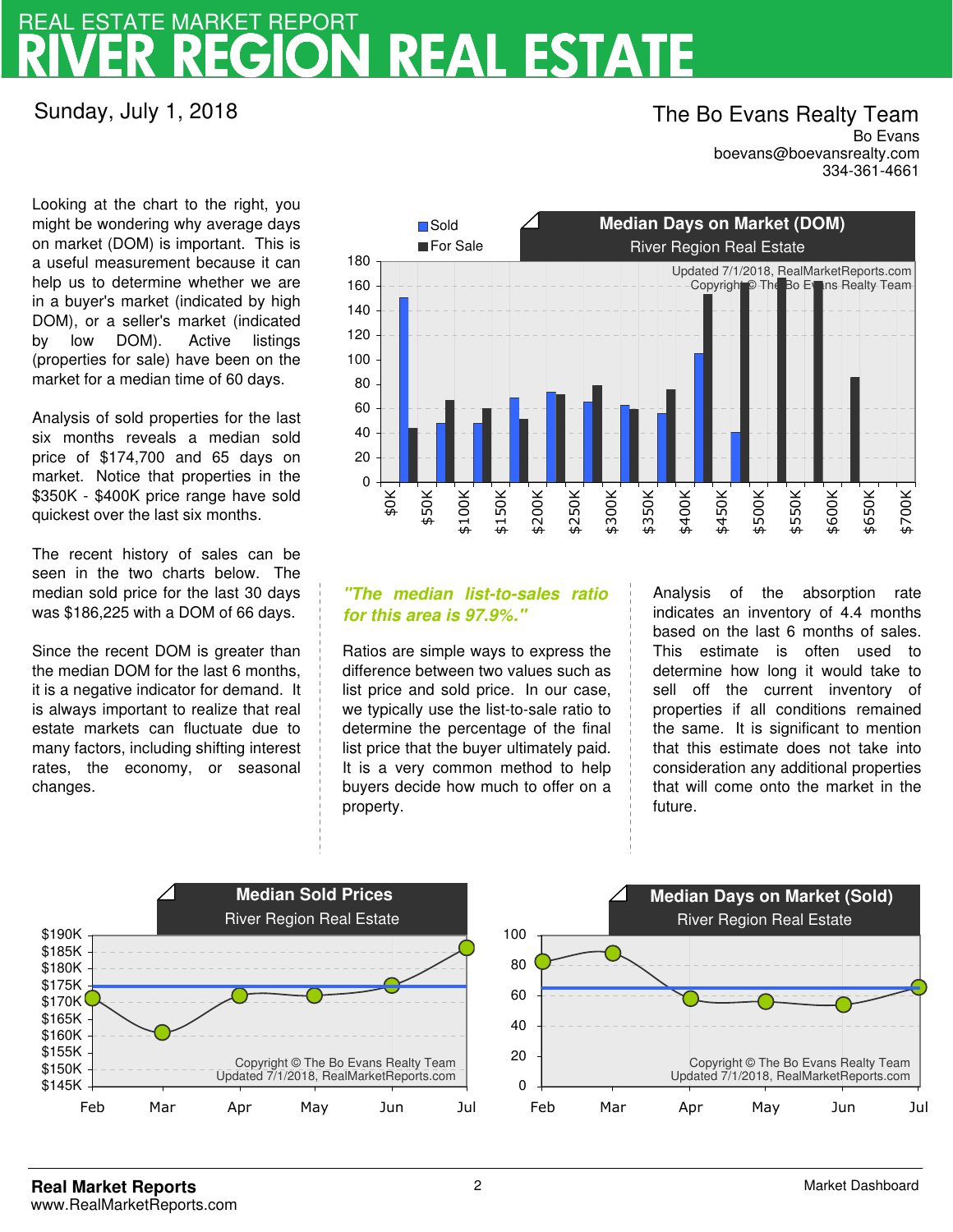# **V REAL ESTATE** REAL ESTATE MARKET REPORT

## Sunday, July 1, 2018

## The Bo Evans Realty Team

boevans@boevansrealty.com Bo Evans 334-361-4661

|                                                                  | <b>MARKET SUMMARY TABLE</b>                                                                                |                         |        |                     |                                | 63 PENDING <sup>[2]</sup> |                                     |                         |                |                | 216 OFF-MARKET (last 6 mos) <sup>[3]</sup> |          |                        |          |                         |          |                               | <b>ABSORPTION RATE</b><br>(months of inventory) |      |  |
|------------------------------------------------------------------|------------------------------------------------------------------------------------------------------------|-------------------------|--------|---------------------|--------------------------------|---------------------------|-------------------------------------|-------------------------|----------------|----------------|--------------------------------------------|----------|------------------------|----------|-------------------------|----------|-------------------------------|-------------------------------------------------|------|--|
| A = Average Value<br>$M = Median Value$<br>$N/A = Not Available$ |                                                                                                            | <b>633 ACTIVE [1]</b>   |        |                     |                                |                           | 860 SOLD/CLOSED (last 6 months) [4] |                         |                |                |                                            |          |                        |          |                         |          |                               |                                                 |      |  |
| <b>Price Range</b>                                               |                                                                                                            | <b>Num</b>              |        | <b>Days</b>         | <b>Current</b>                 | <b>Num</b>                | Pend                                | <b>Num</b>              | <b>Num</b>     |                | <b>Days</b>                                |          | <b>Original</b>        |          | <b>Final</b>            |          | Sold/                         | List-                                           | Est. |  |
| Low                                                              | <b>High</b>                                                                                                | #                       |        | on<br><b>Market</b> | List<br><b>Price</b>           | #                         | Ratio                               | $\#$                    | #              |                | on<br><b>Market</b>                        |          | List<br><b>Price</b>   |          | List<br><b>Price</b>    |          | <b>Closed</b><br><b>Price</b> | <b>Sale</b><br>Ratio                            | Mos. |  |
| \$0                                                              | \$49,999                                                                                                   | 66                      | Α<br>M | 62<br>44            | \$<br>8,755<br>1,450<br>\$     | 7                         | 10%                                 | 52                      | 31             | Α<br>M         | 161<br>151                                 | \$<br>\$ | 49,256<br>44,800       | \$<br>\$ | 41,398<br>40,000        | \$<br>\$ | 32,211<br>32,500              | 78%<br>81%                                      | 12.8 |  |
| \$50,000                                                         | \$99,999                                                                                                   | 42                      | Α<br>M | 128<br>67           | 81,502<br>\$<br>86,950<br>\$   | 4                         | 9%                                  | 17                      | 81             | Α<br>M         | 76<br>48                                   | \$<br>\$ | 90,857<br>90,000       | \$<br>\$ | 87,571<br>89,900        | \$<br>\$ | 83,132<br>87,000              | 95%<br>97%                                      | 3.1  |  |
| \$100,000                                                        | \$149,999                                                                                                  | 77                      | Α<br>M | 102<br>60           | \$131,353<br>130,000<br>\$     | 12                        | 13%                                 | 34                      | 189            | Α<br>M         | 83<br>48                                   | \$<br>\$ | 133,039<br>132,900     | \$<br>\$ | 130,667<br>130,000      | \$<br>\$ | 126,782<br>127,500            | 97%<br>98%                                      | 2.4  |  |
| \$150,000                                                        | \$199,999                                                                                                  | 146                     | Α<br>M | 75<br>52            | \$177,781<br>\$175,000         | 17                        | 10%                                 | 33                      | 231            | A<br>M         | 95<br>69                                   |          | \$179,981<br>\$178,900 |          | \$177,181<br>\$175,000  |          | \$172,602<br>\$172,000        | 97%<br>98%                                      | 3.8  |  |
| \$200,000                                                        | \$249,999                                                                                                  | 108                     | Α<br>M | 95<br>72            | 224,443<br>\$<br>224,900<br>\$ | 10                        | $8\%$                               | 29                      | 160            | Α<br>M         | 104<br>74                                  | \$<br>\$ | 233,186<br>230,000     |          | \$229,948<br>\$229,900  | \$       | 224,973<br>\$224,450          | 98%<br>98%                                      | 4.1  |  |
| \$250,000                                                        | \$299,999                                                                                                  | 69                      | Α<br>M | 102<br>79           | \$278,522<br>\$ 279,900        | 6                         | $8\%$                               | 20                      | 75             | Α<br>${\sf M}$ | 95<br>66                                   | \$       | 309,104<br>\$281,500   |          | \$275,594<br>\$ 269,999 |          | \$271,460<br>\$265,000        | 98%<br>98%                                      | 5.5  |  |
| \$300,000                                                        | \$349,999                                                                                                  | 60                      | Α<br>Μ | 91<br>60            | 328,047<br>\$<br>329,000<br>S  | 3                         | 5%                                  | 10                      | 50             | Α<br>M         | 94<br>63                                   | \$<br>\$ | 344,199<br>334,950     |          | \$ 332,964<br>\$331,346 | \$<br>\$ | 321,929<br>320,125            | 97%<br>97%                                      | 7.2  |  |
| \$350,000                                                        | \$399,999                                                                                                  | 38                      | A<br>M | 143<br>76           | 376,032<br>\$<br>\$374,900     | 3                         | 7%                                  | 10                      | 33             | A<br>${\sf M}$ | 64<br>56                                   | \$       | 377,898<br>\$374,528   |          | \$374,734<br>\$371,000  | \$       | 370,616<br>\$367,500          | 99%<br>99%                                      | 6.9  |  |
| \$400,000                                                        | \$449,999                                                                                                  | 12                      | Α<br>Μ | 180<br>154          | \$430,475<br>\$432,450         | 0                         |                                     | 5                       | $6\phantom{a}$ | Α<br>M         | 103<br>105                                 | \$<br>\$ | 424,974<br>422,294     |          | \$424,641<br>\$422,294  | \$       | \$420,408<br>421,023          | 99%<br>100%                                     | 12   |  |
| \$450,000                                                        | \$499,999                                                                                                  | 5                       | Α<br>M | 161<br>163          | 490,920<br>\$<br>499,900<br>\$ | 1                         | 17%                                 | $\overline{\mathbf{2}}$ | 3              | Α<br>${\sf M}$ | 65<br>41                                   | \$       | 487,633<br>\$485,000   |          | \$487,633<br>\$485,000  | \$       | 481,000<br>\$478,000          | 99%<br>99%                                      | 10   |  |
| \$500,000                                                        | \$549,999                                                                                                  | $\overline{\mathbf{2}}$ | Α<br>Μ | 167<br>167          | 522,000<br>\$<br>522,000<br>\$ | 0                         |                                     | $\overline{2}$          | $\overline{0}$ |                |                                            |          |                        |          |                         |          |                               |                                                 |      |  |
| \$550,000                                                        | \$599,999                                                                                                  | $\overline{\mathbf{2}}$ | A<br>M | 164<br>164          | \$585,000<br>585,000<br>\$     | $\theta$                  |                                     | $\theta$                | $\theta$       |                |                                            |          |                        |          |                         |          |                               |                                                 |      |  |
| \$600,000                                                        | \$649,999                                                                                                  | $\overline{\mathbf{2}}$ | Α<br>M | 86<br>86            | 634,500<br>\$<br>\$634,500     | 0                         |                                     | 1                       | $\mathbf 0$    |                |                                            |          |                        |          |                         |          |                               |                                                 |      |  |
| \$650,000                                                        | \$699,999                                                                                                  | $\theta$                |        |                     |                                | 0                         |                                     | $\theta$                | 0              |                |                                            |          |                        |          |                         |          |                               |                                                 |      |  |
| \$700,000                                                        | $^{+}$                                                                                                     | 4                       | Α<br>Μ | 64<br>58            | 902,250<br>\$<br>\$905,000     | 0                         |                                     | 1                       | 1              | Α<br>M         | 213<br>213                                 |          | \$949,000<br>\$949,000 |          | \$949,000<br>\$949,000  |          | \$ 835,000<br>\$835,000       | 88%<br>88%                                      | 24   |  |
|                                                                  | <b>Market Totals</b>                                                                                       | 633                     |        |                     |                                | 63                        | 9%                                  | 216                     | 860            |                |                                            |          |                        |          |                         |          |                               |                                                 | 4.4  |  |
| <b>Market Averages</b>                                           |                                                                                                            |                         |        | 96                  | \$208,868                      |                           |                                     |                         |                |                | 93                                         |          | \$198,536              |          | \$192,369               |          | \$187,264                     | 97%                                             |      |  |
| <b>Market Medians</b>                                            |                                                                                                            |                         |        | 60                  | \$196,900                      |                           |                                     |                         |                |                | 65                                         |          | \$179,900              |          | \$178,450               |          | \$174,700                     | 98%                                             |      |  |
|                                                                  | Date Range (Off-Market & Sold) = 12/31/2017 to 07/01/2018<br><b>Favors Sellers</b><br><b>Favors Buyers</b> |                         |        |                     |                                |                           |                                     |                         |                |                |                                            |          |                        |          |                         |          |                               |                                                 |      |  |

Data believed to be accurate but not guaranteed.

Status = [1] Active; [2] Pending; [3] Expired; [4] Sold

ListingArea = Lake Jordan w/i 1 mi. of shore, Millbrook/Deatsville/W of 143, PRATT-Autauga County Excl. 36066-36067, PRATT-Prattville Area Zips 36066- 36067, Wetumpka/Central Elmore Co

PropertySubType = Single Family, Townhouse, Patio Home, Condominium